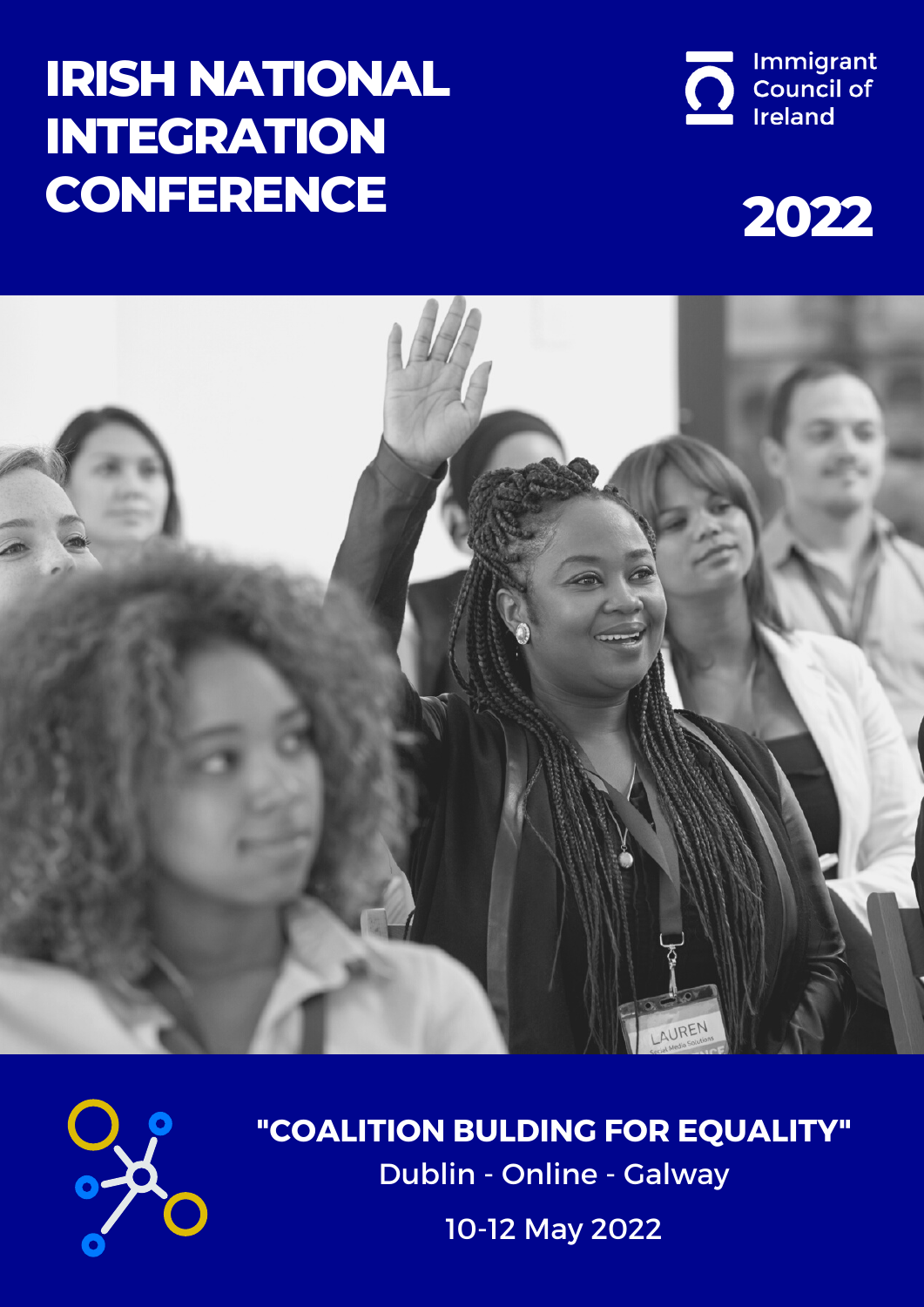# **PROGRAMME**

## Dr. Salome Mbugua DAY<sub>2</sub> *Wednesday, 11 May Online - Zoom Platform 10:00am-10:15am* **OPENING** *10:15am-10:30am* **KEYNOTE SPEAKER** Brian Killoran *CEO - Immigrant Council of Ireland*

*CEO - AkiDwa*

*Dr. Salome Mbugua is a researcher, gender equality activist and human rights advocate. She is the founder and former CEO of AkiDwA -The Migrant Women's Network and has over 20 years' experience of working with under-represented groups in particular women, children, and the youth, in Europe, Africa and internationally.*

#### *10:30am-11:30am* **PANEL DISCUSSION: "THE POWER OF MIGRANT WOMEN"**

*Women are at the heart of our communities and their contribution to social change is historically remarkable. Despite the many barriers migrant women faces, they also manage to make difference in their communities, through hard work and strong resilience. This panel discussion will create space for migrant women leaders to learn from and inspire each other, and discuss the particular challenges and opportunities to build an alliance with other women.*

#### **PANELISTS:**



#### Rosemary Kunene

*CEO - Dignity Partnership*

*Rosemary Kunene is a community activist and a social entrepreneur. She is the founder of Dignity Partnership, a social enterprise that promotes and supports entrepreneurship and personal development for people from a migrant and refugee background.*



#### Hanan Amer

*Chairperson - Amal Women's Association*

*Hanan Amer, a migrant woman from Egypt, is the founder of the group Amal – a support group for Muslim women, especially those experiencing domestic violence.*

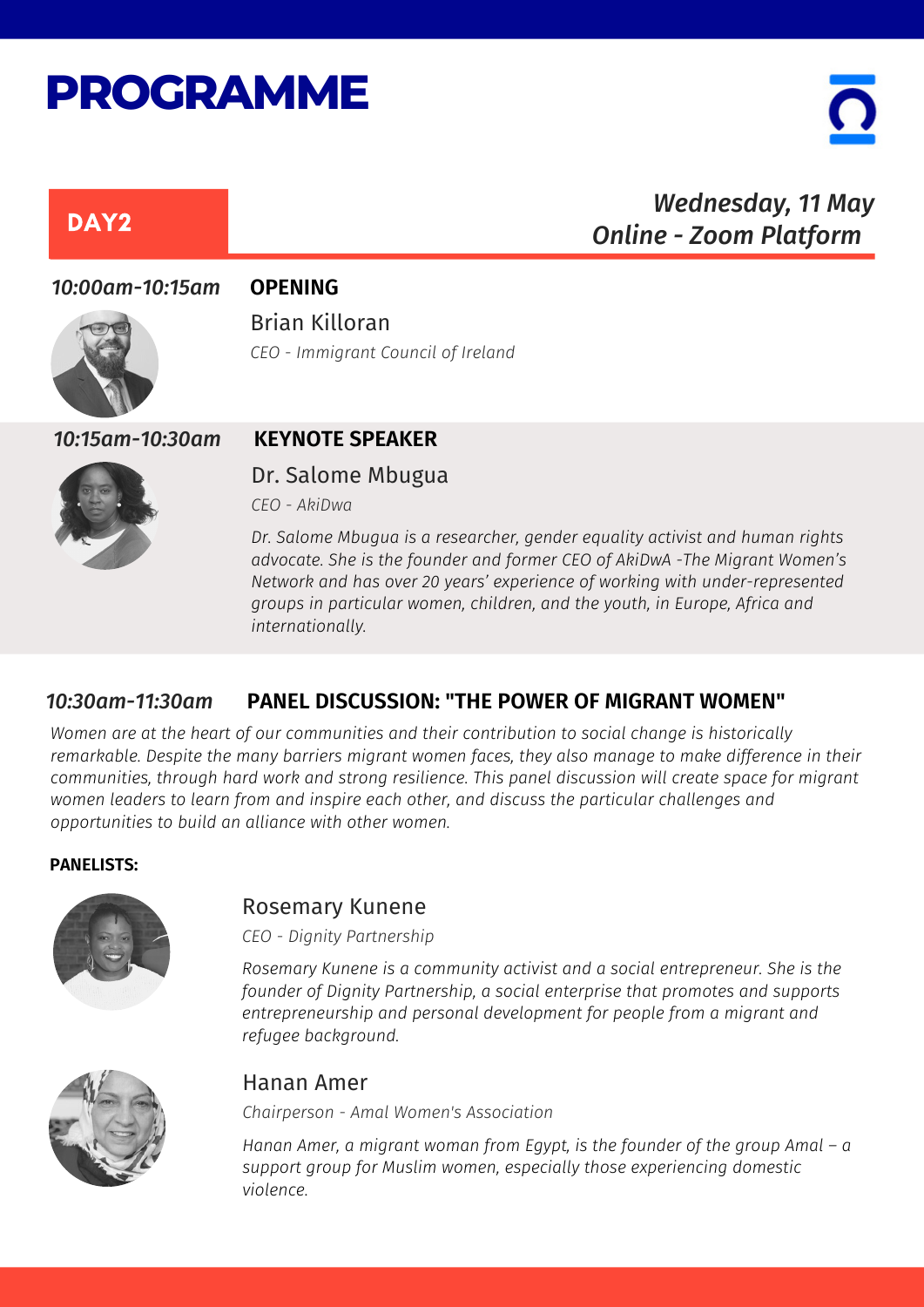

## *Wednesday, 11 May Online - Zoom Platform*

DAY<sub>2</sub>

#### Gonchigkhand Byambaa

*Community Liaison - Southside Travellers Action Group*

Gonchigkhand Byambaa is a social worker and writer from Mongolia. Migrant rights/DSGBV activist, Community Liaison at the Southside Travellers Action Group and Community Navigator.

#### **MODERATOR**



#### Oana Marian

*PHD Student - Trinity College*

Oana is a poet, translator, visual artist, and educator, who is currently researching implications of Christian theology for Irish contemporary poetry.

#### *10:30am-14:00pm* **LUNCH**

#### *14:00pm-15:00pm* **PANEL DISCUSSION: "BEYOND MIGRANT ART"**

*This panel will explore how artists negotiate and occupy the space between the homeland and the hostland. In so doing, considering both the positive and negative aspects, such as the freedom granted and the new possibilities afforded, and yet also the burden of representation and the barriers faced.*



#### **PANELISTS:**



#### Hina Khan

*Artist*

Hina Khan was born in Pakistan and completed an MFA majoring in Miniature Painting. Khan's work blends a mixture o traditional and innovative techniques in Miniatures.



#### Vanessa Donoso López

*Artist*

Vanessa Donoso López (born Barcelona, Spain) lives and works between Dublin and Barcelona. She studied at the School of Arts and Design Llotja, Barcelona, the University of Barcelona and the Winchester College of Art, UK.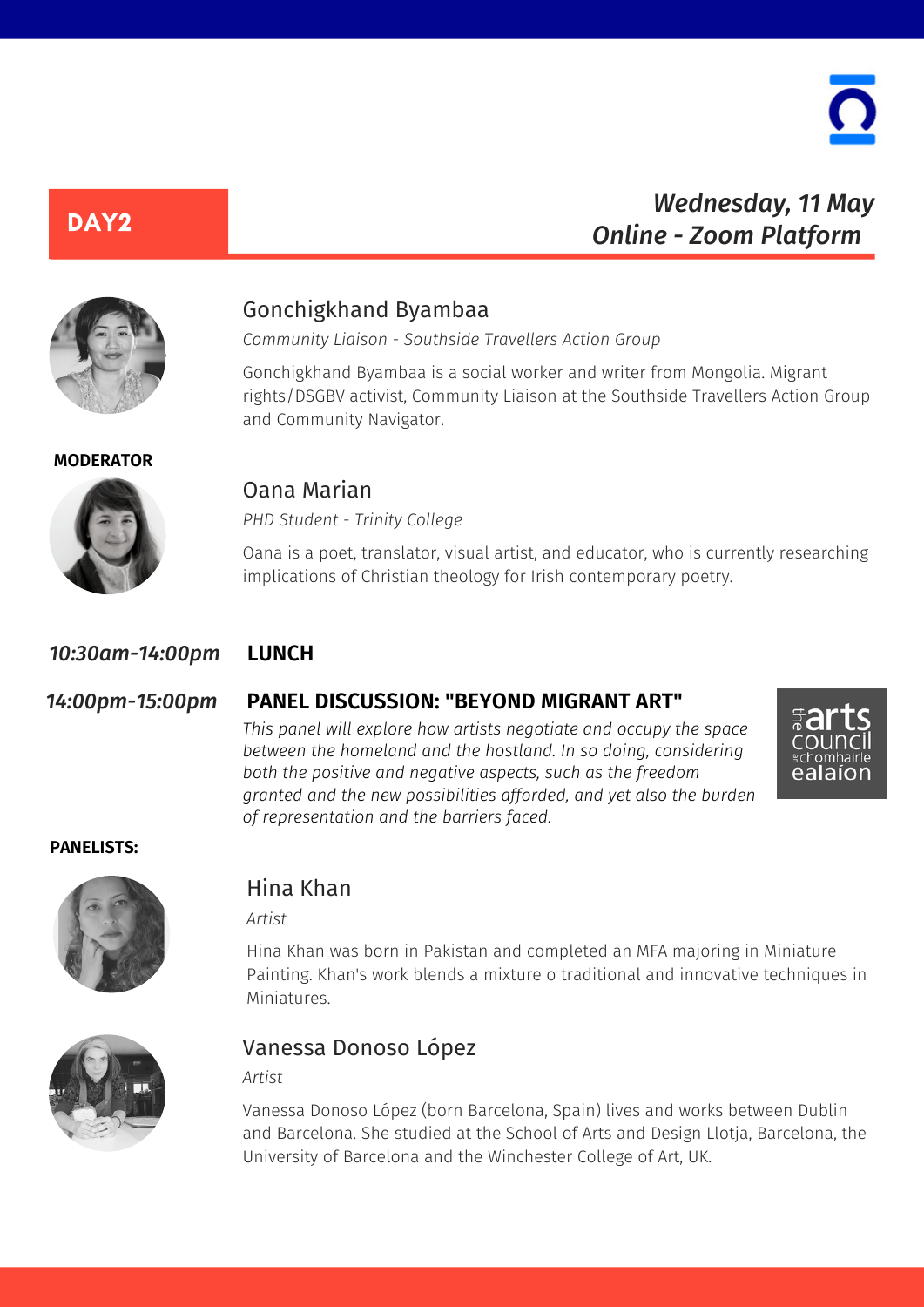

## *Wednesday, 11 May Online - Zoom Platform*

DAY<sub>2</sub>

### Atsushi Kaga

*Artist*

Originally from Tokyo, and now living and working between Ireland and Kyoto, Japan, Atsushi Kaga studied Fine Art at the National College of Art & Design, Dublin, graduating in 2005.

**MODERATOR**



#### Dr Suha Shakkour

*Head of Equality, Diversity, and Inclusion at the Arts Council of Ireland*